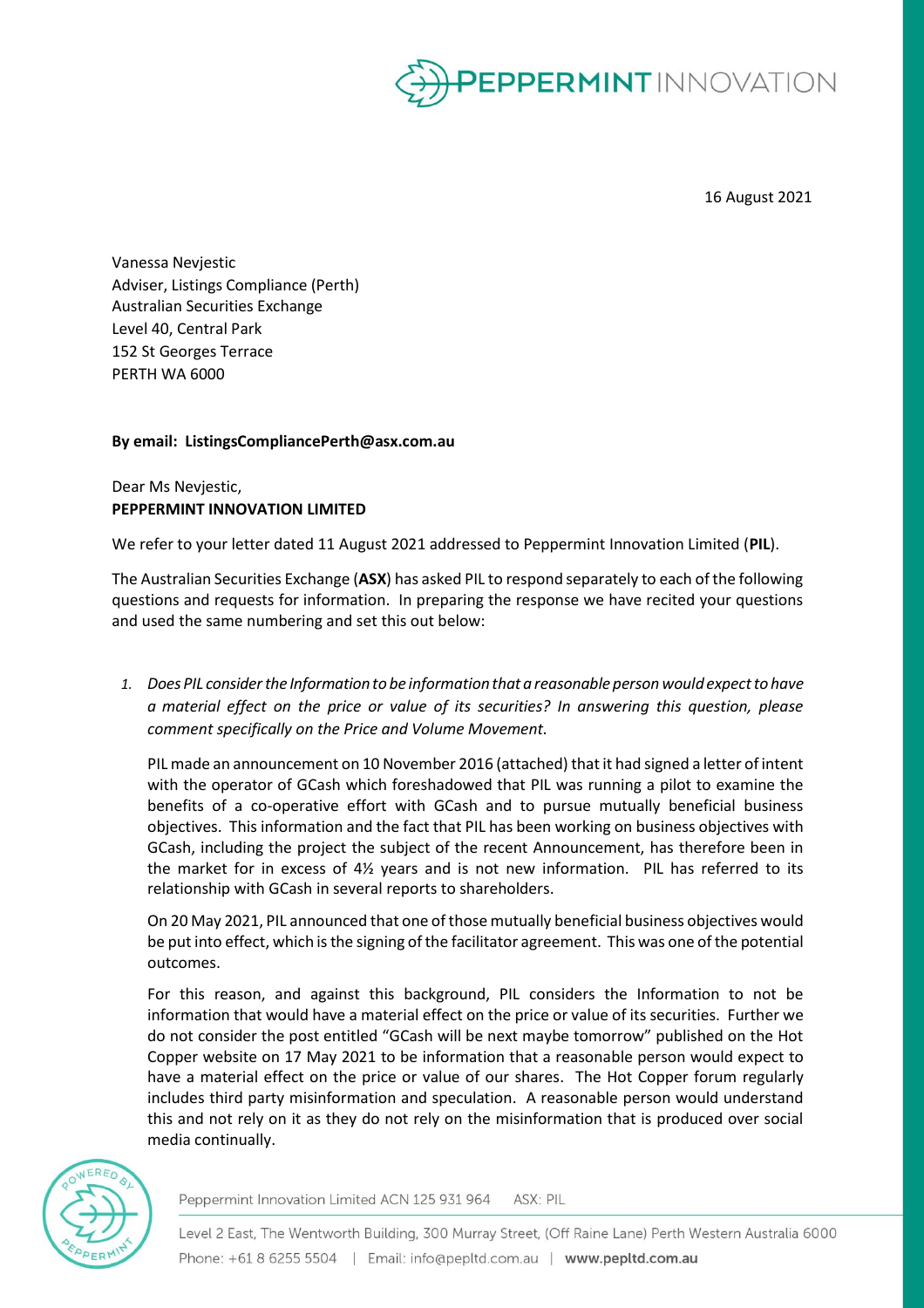

Now we have had the opportunity to look at this post, we note that the post (of which we were not aware – we do not monitor this site) appears to have had little or no effect on the Company share price. The Company has no knowledge of the reasons for the Price and Volume Movement up to the Announcement but notes that since re-listing on the ASX in February 2021, PIL has undertaken a strategic profile raising campaign which has resulted in both mainstream and social media coverage being achieved. During this period, the volume of PIL shares being traded has spiked on multiple occasions, similar to the Price and Volume Movement referenced in your letter.

*2. If the answer to question 1 is "no", please advise the basis for that view.*

The response to this question is set out in the response to question 1.

- *3. Please provide detailsregarding:*
	- *3.1 The time and date that PIL commenced discussions with the operator of GCash with respect to the Agreement.*

PIL has been in general discussions with GCash since 2016 which resulted in the announcement made by PIL in respect of its letter of intent with GCash on 10 November 2016 (as noted above and as attached). With respect to the Agreement as announced on 20 May 2021, the first meeting occurred on or about 5pm on 26 March 2021.

*3.2 The time and date that PIL and the operator of GCash respectively, executed the Agreement.*

PIL and the operator of GCash signed the Agreement on 12 May 2021. We cannot say precisely what time it was signed on that day as it was signed in Manila over the course of the day by the two counterparties.

*4. If the Agreement was entered into before the Relevant Date, why did PIL not make any announcement prior to the Relevant Date which disclosed the Information? In answering this question, please explain why this Information was not released to the market at an earlier time, commenting specifically on when you believe PIL was obliged to release the Information under Listing Rules 3.1 and 3.1A and what steps PIL took to ensure that the Information was released promptly and without delay.*

The Announcement was more in the nature of an update on the GCash relationship and as set out above, in the context of the previous disclosure made in respect of GCash, the Announcement in its own right was not considered to be of the nature as set out in your question 1. The content of the Announcement required several drafting changes to ensure all the information was accurate, factual and acceptable to both GCash and PIL and this took a few days with a weekend in between. The Board then had to approve the release of the ASX Announcement resulting in the release on 20 May 2021.



Peppermint Innovation Limited ACN 125 931 964 ASX: PIL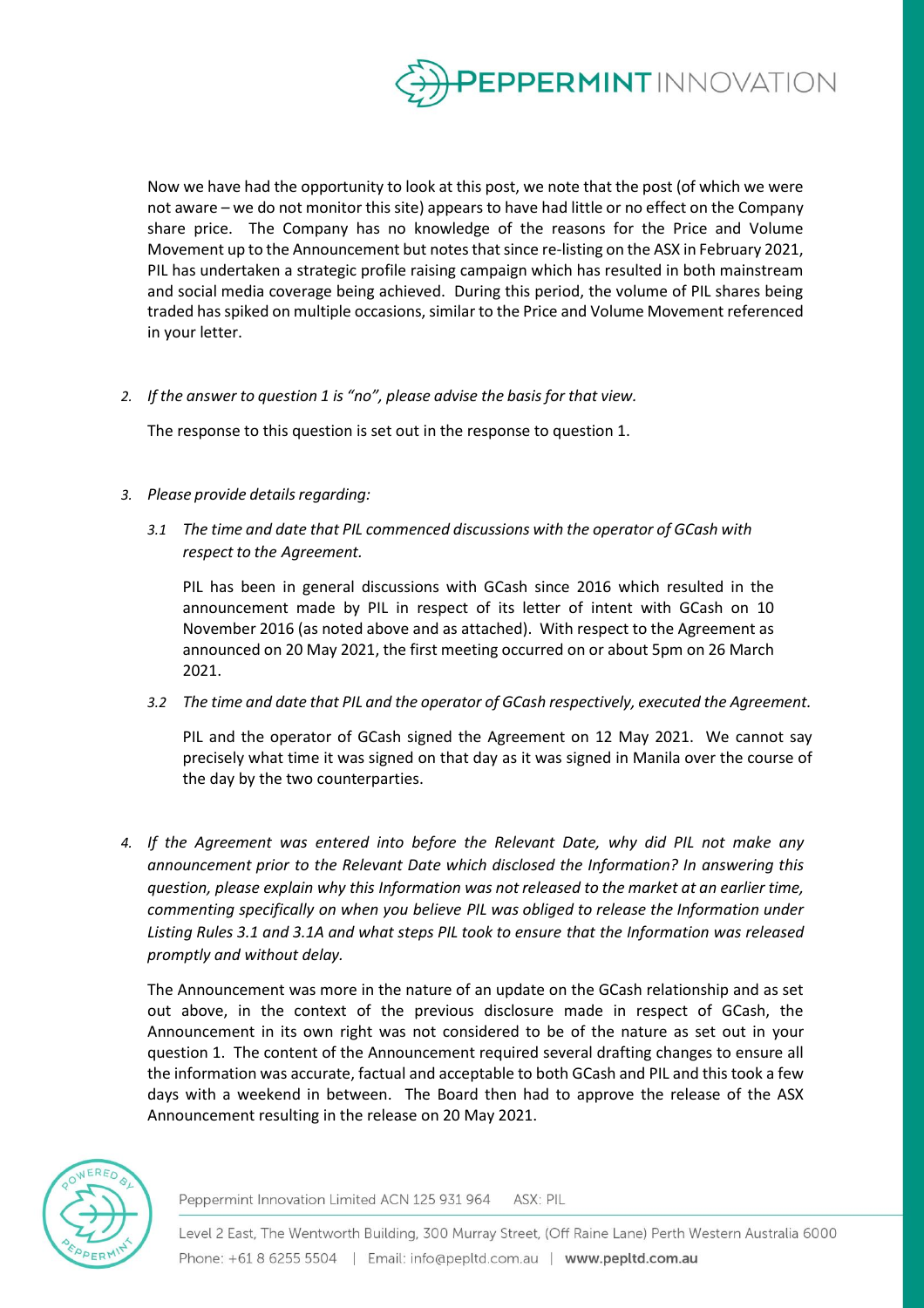

- *5. Please confirm that PIL is complying with the Listing Rules and, in particular, Listing Rule 3.1.* PIL confirms that it is complying with the Listing Rules and, in particular, Listing Rule 3.1.
- *6. Please confirm that PIL's responses to the questions above have been authorised and approved in accordance with its published continuous disclosure policy or otherwise by its board or an officer of PIL with delegated authority from the board to respond to ASX on disclosure matters.*

PIL confirms that the responses to the questions have been authorised and approved by the Board.

Yours faithfully,

 $\lambda$ ,  $\mu$ 

Anthony Kain Chairman Executive Director



Peppermint Innovation Limited ACN 125 931 964 ASX: PIL

Level 2 East, The Wentworth Building, 300 Murray Street, (Off Raine Lane) Perth Western Australia 6000 Phone: +61 8 6255 5504 | Email: info@pepltd.com.au | www.pepltd.com.au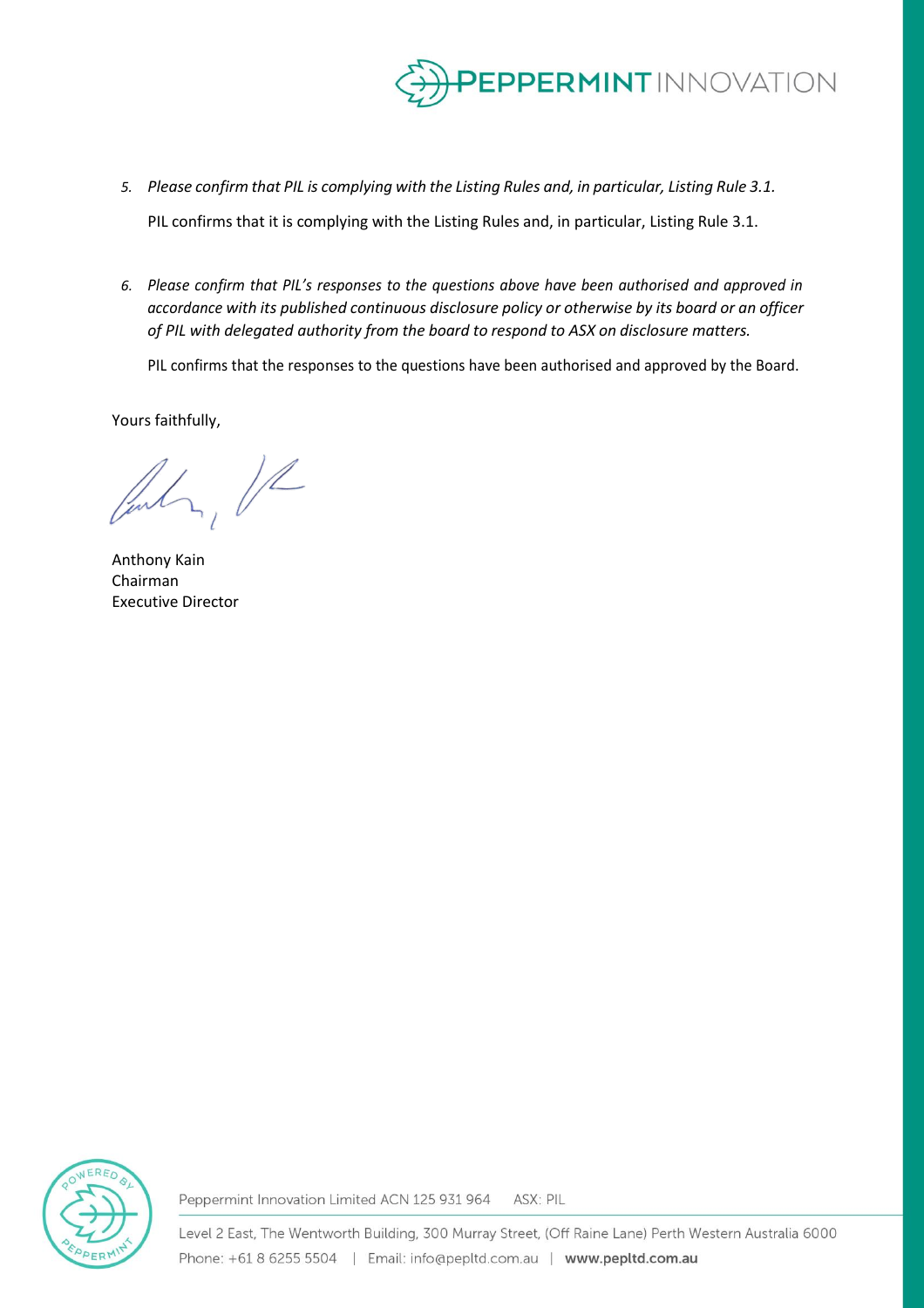

11 August 2021

Reference: ODIN37691

Mr Anthony Kain Company Secretary Peppermint Innovation Limited Level 2 East, The Wentworth Building 300 Murray Street (Off Raine Lane) Perth, Western Australia 6000

By email: anthony.kain@pepltd.com.au

Dear Mr Kain

## **Peppermint Innovation Limited ('PIL'): General – Aware Query**

ASX refers to the following:

- A. PIL's announcement titled *'*Peppermint signs payments facilitator agreement with GCash*'* released on the ASX Market Announcements Platform at 08:18 AM AEST on 20 May 2021 (the 'Relevant Date') (the 'Announcement'), disclosing, amongst other things, that PIL had signed a payment facilitator agreement with the operator of GCash – G-Exchange Inc. ('GCash') to allow bizmoto merchants, bizmoto agents and bizmoGo riders to accept payments directly from registered GCash mobile wallet holders (the 'Agreement') ('the Information').
- B. The post titled 'GCash will be next maybe tomorrow!!!'<sup>[1](#page-3-0)</sup> published on the HotCopper website on 17 May 2021, which refers to, amongst other things, negotiations between PIL and GCash.
- C. The increase in the price of PIL's securities from a low of \$0.016 at the close of trade on 11 May 2021 to a high of \$0.02 at the close of trade on 19 May 2021 prior to the release of the Announcement, representing a 25% increase, and the apparent increase in the volume of PIL's securities traded during that period (together, the 'Price and Volume Movement').
- D. Recent email correspondence between PIL and ASX.
- E. Listing Rule 3.1, which requires a listed entity to immediately give ASX any information concerning it that a reasonable person would expect to have a material effect on the price or value of the entity's securities.
- F. The definition of "aware" in Chapter 19 of the Listing Rules, which states that:

*"an entity becomes aware of information if, and as soon as, an officer of the entity (or, in the case of a trust, an officer of the responsible entity) has, or ought reasonably to have, come into possession of the information in the course of the performance of their duties as an officer of that entity" and section 4.4 in Guidance Note 8 Continuous Disclosure: Listing Rules 3.1 – 3.1B "When does an entity become aware of information."*

- G. Listing Rule 3.1A, which sets out exceptions from the requirement to make immediate disclosure, provided that each of the following are satisfied.
	- *"3.1A Listing rule 3.1 does not apply to particular information while each of the following is satisfied in relation to the information:*
	- *3.1A.1 One or more of the following applies:*

<span id="page-3-0"></span>P Available at: [https://hotcopper.com.au/threads/gcash-will-be-next-maybe-tomorrow.6062410/#post-53224354.](https://hotcopper.com.au/threads/gcash-will-be-next-maybe-tomorrow.6062410/#post-53224354)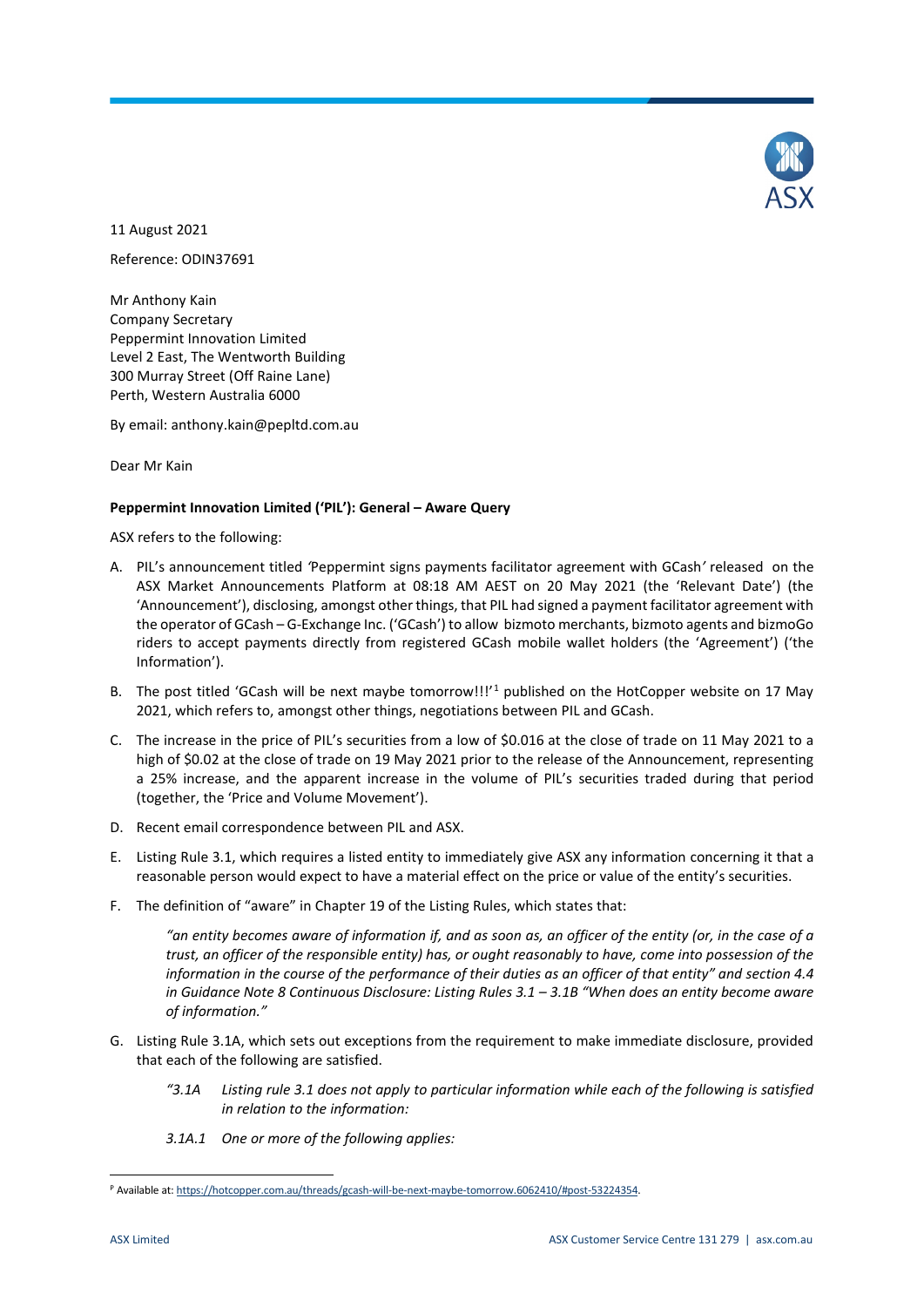- *It would be a breach of a law to disclose the information;*
- *The information concerns an incomplete proposal or negotiation;*
- *The information comprises matters of supposition or is insufficiently definite to warrant disclosure;*
- *The information is generated for the internal management purposes of the entity; or*
- *The information is a trade secret; and*
- *3.1A.2 The information is confidential and ASX has not formed the view that the information has ceased to be confidential; and*
- *3.1A.3 A reasonable person would not expect the information to be disclosed."*
- H. ASX's policy position on the concept of "confidentiality", which is detailed in section 5.8 of Guidance Note 8 *Continuous Disclosure*: Listing Rules 3.1 – 3.1B. In particular, the Guidance Note states that:

*"Whether information has the quality of being confidential is a question of fact, not one of the intention or desire of the listed entity. Accordingly, even though an entity may consider information to be confidential and its disclosure to be a breach of confidence, if it is in fact disclosed by those who know it, then it ceases to be confidential information for the purposes of this rule."*

#### **Request for information**

Having regard to the above, ASX asks PIL to respond separately to each of the following questions and requests for information:

- 1. Does PIL consider the Information to be information that a reasonable person would expect to have a material effect on the price or value of its securities? In answering this question, please comment specifically on the Price and Volume Movement.
- 2. If the answer to question 1 is "no", please advise the basis for that view.
- 3. Please provide details regarding:
	- 3.1 The time and date that PIL commenced discussions with the operator of GCash with respect to the Agreement.
	- 3.2 The time and date that PIL and the operator of GCash respectively, executed the Agreement.
- 4. If the Agreement was entered into before the Relevant Date, why did PIL not make any announcement prior to the Relevant Date which disclosed the Information? In answering this question, please explain why this Information was not released to the market at an earlier time, commenting specifically on when you believe PIL was obliged to release the Information under Listing Rules 3.1 and 3.1A and what steps PIL took to ensure that the Information was released promptly and without delay.
- 5. Please confirm that PIL is complying with the Listing Rules and, in particular, Listing Rule 3.1.
- 6. Please confirm that PIL's responses to the questions above have been authorised and approved in accordance with its published continuous disclosure policy or otherwise by its board or an officer of PIL with delegated authority from the board to respond to ASX on disclosure matters.

#### **When and where to send your response**

This request is made under Listing Rule 18.7. Your response is required as soon as reasonably possible and, in any event, by no later than **9:00 AM AWST Monday, 16 August 2021**. You should note that if the information requested by this letter is information required to be given to ASX under Listing Rule 3.1 and it does not fall